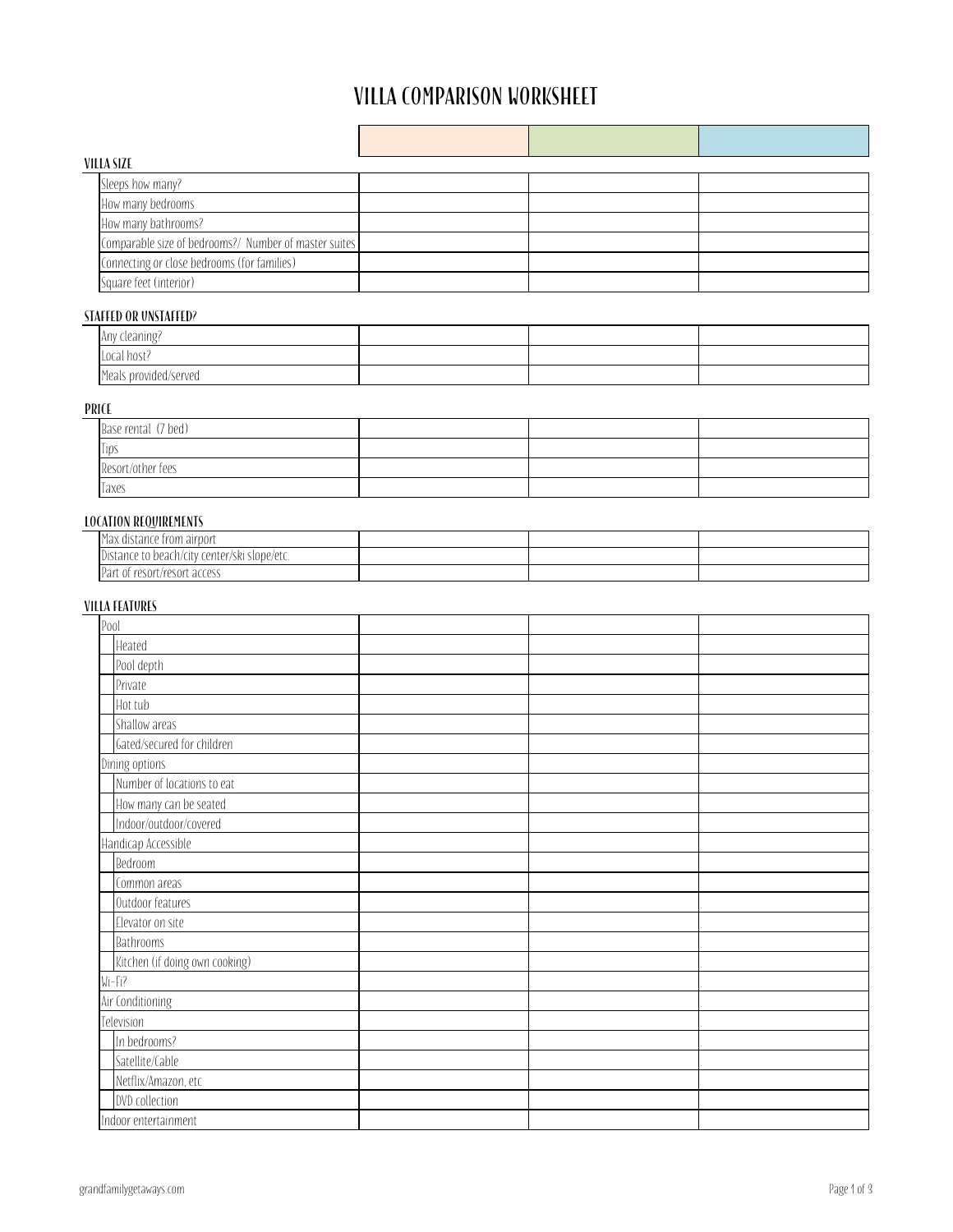| Game room                                      |  |  |
|------------------------------------------------|--|--|
| Video games                                    |  |  |
| Common areas                                   |  |  |
| Board games/childrens games                    |  |  |
| On-site activities                             |  |  |
| Yard size                                      |  |  |
| Tennis court/Sports courts?                    |  |  |
| Play structures                                |  |  |
| Yoga pavillion                                 |  |  |
| Firepit                                        |  |  |
| Bikes provided                                 |  |  |
| croquet/bocce                                  |  |  |
| On-site laundry                                |  |  |
| Security (Depends greatly on country/location) |  |  |
| 24 hour staff or security gaurds               |  |  |
| Location security                              |  |  |
| Safes                                          |  |  |
| Child friendly                                 |  |  |
| Children welcome                               |  |  |
| Cribs/cots/high chairs available               |  |  |
| Views/Privacy                                  |  |  |
| Level of privacy/distance to other villas      |  |  |
| Good views (is ocean or other view required?)  |  |  |
| Sunrise/sunset views                           |  |  |
| BBQ                                            |  |  |
| Year built                                     |  |  |

### Resort/Area features you have access to

| Fitness facilities     |  |  |
|------------------------|--|--|
| Group classes          |  |  |
| Equipment              |  |  |
| Running/walking trails |  |  |
| Golf                   |  |  |
| Tennis                 |  |  |
| Other sports           |  |  |
| Communal pool          |  |  |
| Kids Club              |  |  |
| Communal beach         |  |  |
| Water sports           |  |  |
| Kayaks/Paddleboards    |  |  |
| Snorkeling equipment   |  |  |
| Quality of snorkeling  |  |  |
| Motorized water sports |  |  |
| Spa                    |  |  |
| Other activities       |  |  |

## Transportation

| Rental car needed           |  |  |
|-----------------------------|--|--|
| Walk to restaurants/shops   |  |  |
| Private drivers recommended |  |  |

### Beach (if applicable)